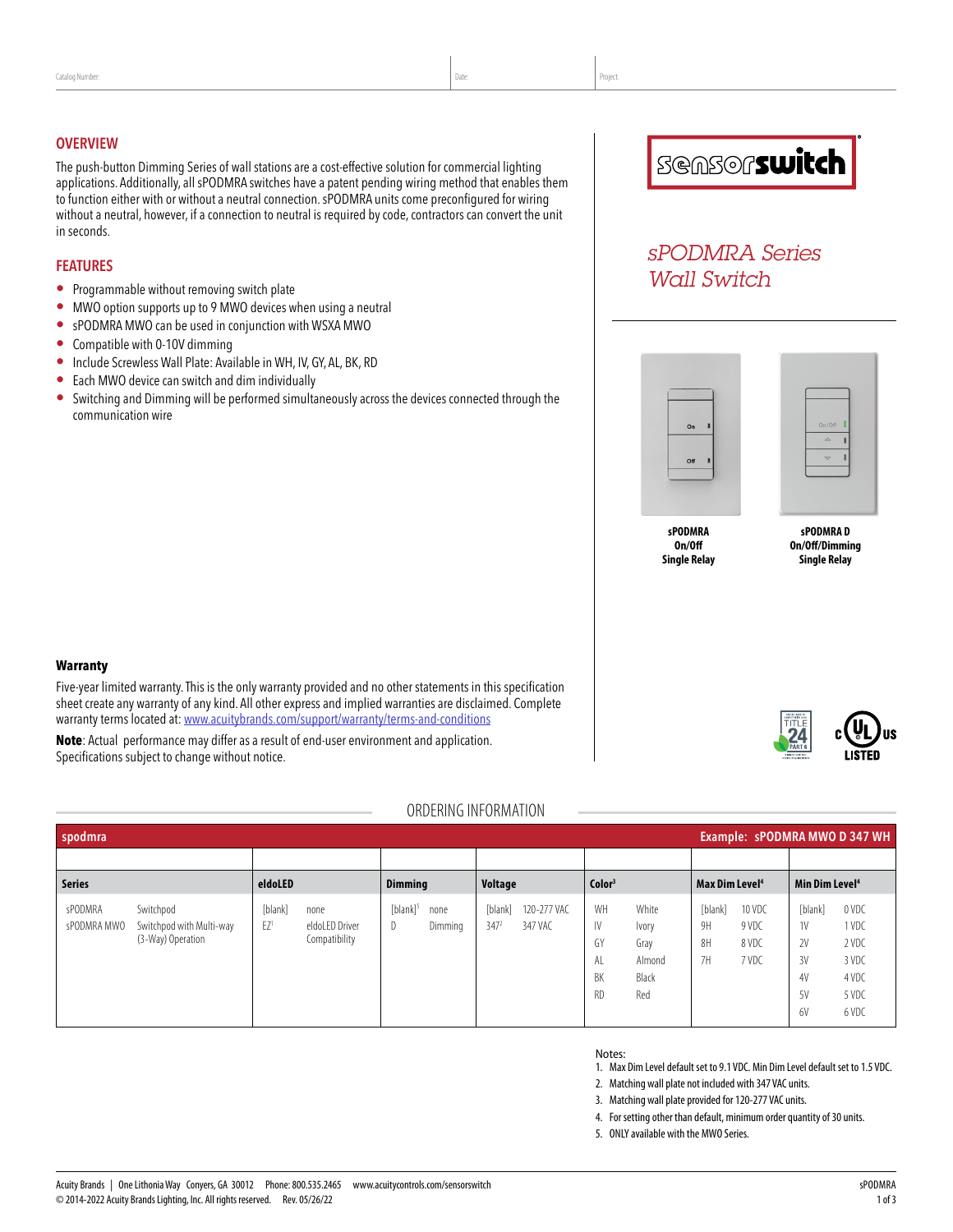| <b>SSW</b>                         |                     |                                                                   | Example: SSW 1GNG OCC WH                       |
|------------------------------------|---------------------|-------------------------------------------------------------------|------------------------------------------------|
|                                    |                     |                                                                   |                                                |
| <b>Series</b>                      | Number of Gangs     | <b>Mount</b>                                                      | Color                                          |
| Sealed Screwless Wall-Plate<br>SSW | Single Gang<br>1GNG | [blank]<br>Standard Wall Switch<br><b>OCC</b><br>Occ. Wall Switch | White<br>WH<br>IV<br>Ivory<br><b>RD</b><br>Red |

| <b>WALLP</b>     |                                                                                 |                                                                                                   |                                   |
|------------------|---------------------------------------------------------------------------------|---------------------------------------------------------------------------------------------------|-----------------------------------|
|                  |                                                                                 |                                                                                                   |                                   |
| <b>Series</b>    |                                                                                 | Color                                                                                             | <b>Multi-Pack Size</b>            |
| WALLP1<br>WALLP2 | <b>Screwless Wall Plate</b><br>Single Gang<br>Screwless Wall Plate<br>Dual Gang | White<br>WH<br>IV<br>Ivory<br>GY<br>Gray<br>Light Almond<br>AL<br>Black<br>ВK<br><b>RD</b><br>Red | (5 Wall Plates)<br>M <sub>5</sub> |

# **SPECIFICATIONS**

| <b>Electrical</b><br><b>Input Ratings</b> |                                                                                                     | 120-277VAC, 50/60 Hz                                                                                                    |
|-------------------------------------------|-----------------------------------------------------------------------------------------------------|-------------------------------------------------------------------------------------------------------------------------|
|                                           |                                                                                                     | 347VAC, 50/60 Hz (with 347 option)                                                                                      |
|                                           | <b>Output Ratings</b>                                                                               | 120VAC, 800W, 6.7A - Tungsten, Standard Ballast, Electronic Ballast                                                     |
|                                           |                                                                                                     | 277VAC, 1200W, 4.3A - Tungsten, Standard Ballast, Electronic Ballast                                                    |
|                                           |                                                                                                     | 347VAC, 1500W, 4.3A - Tungsten, Standard Ballast, Electronic Ballast                                                    |
|                                           |                                                                                                     | 120/277/347VAC, 1/4 HP - Motor                                                                                          |
|                                           | <b>Relay Type</b> Latching                                                                          |                                                                                                                         |
|                                           | <b>Low Voltage Output Ratings</b> 0-10VDC, Sinks <50mA                                              |                                                                                                                         |
|                                           |                                                                                                     | <b>Standards/Ratings</b> Energy Management Equipment, UL916 (E167435)                                                   |
| <b>Mechanical</b>                         |                                                                                                     | <b>Dimensions</b> $2.74''H \times 1.68''W \times 1.63''D(70mm \times 43mm \times 41mm) -$ does not include ground strap |
|                                           |                                                                                                     | <b>Mounting</b> Single-Gang Box                                                                                         |
|                                           |                                                                                                     | <b>Connection Type</b> Low-Voltage Leads, Line-Voltage Leads                                                            |
| <b>Environmental</b>                      | <b>Warrantied Operating Temperature</b> $32^{\circ}$ F to 140°F (0 $^{\circ}$ C to 60 $^{\circ}$ C) |                                                                                                                         |
|                                           |                                                                                                     | <b>Relative Humidity</b> Up to 90%, Non-Condensing                                                                      |
|                                           | <b>Standards/Ratings RoHS</b>                                                                       |                                                                                                                         |
|                                           |                                                                                                     |                                                                                                                         |